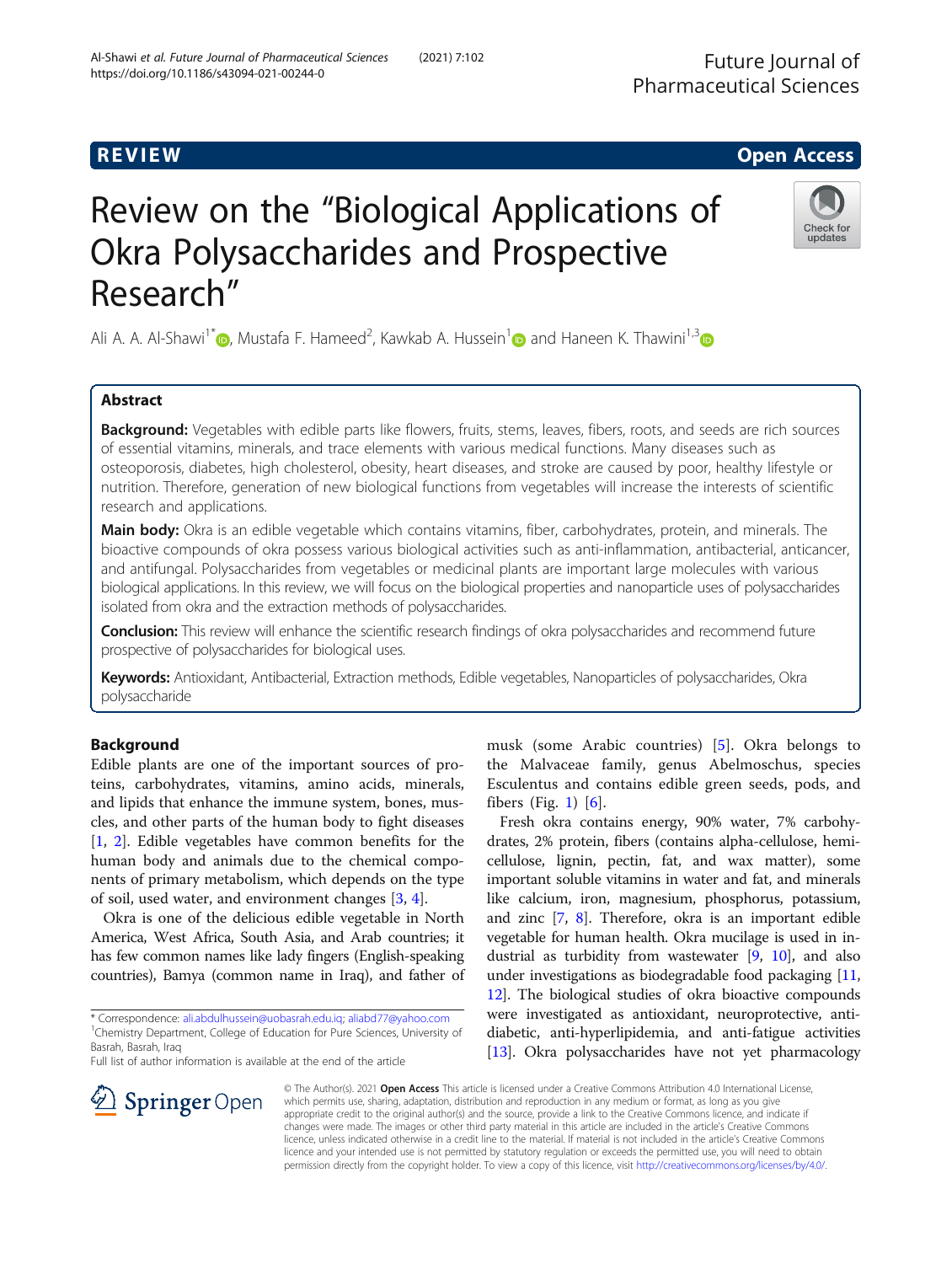<span id="page-1-0"></span>

extensively been investigated. In this review, we will present the extraction methods, chemical structure, nanoparticles, and the biological activities of polysaccharides extracted from okra vegetable, which presents a wide understanding of okra polysaccharides' importance and further uses.

#### Okra polysaccharide (OP)

Isolation and purification of polysaccharides from plants depend on the extraction methods and purification solutions, which may keep or break down the structure of polysaccharides and may reduce the biological properties. Okra polysaccharides have been isolated and identified. Liu et al. used hot water method for extraction and isolation of okra polysaccharides; it consisted of the main four monosaccharides (arabinose, galactose, rhamnose, and galacturonic acid). The isolated polysaccharides showed good hyperglycemia activity (Fig. 2) [\[14](#page-4-0)].

Chandra et al. extracted polysaccharides from the okra head waste which contains a high ratio of mucilage and found it to lower thermal degradation properties [[15](#page-4-0)]. Kunli et al. used ultrasound-assisted extraction method to extract polysaccharides from okra vegetable which contains monosaccharides (glucose, mannose, galactose, arabinose, xylose, fructose, and rhamnose). It exhibited high antioxidant activity versus superoxide radicals and DPPH, and weak antioxidant activity versus hydroxyl radicals was

revealed [[16](#page-4-0)]. Xi et al. used hot water method to isolate polysaccharides from various five cultivated okra in China. The polysaccharide structure consists of similar monosaccharides (rhamnose, galacturonic acid, galactose, and arabinose); they suggested that the identified polysaccharides could be used as functional food ingredients for industrial application prospects [\[17\]](#page-4-0). Huricha et al. used macerated method and identified three fractions from okra polysaccharides with different molecular weight (600, 990, and 1300 kDa) and two groups of monosaccharide composition (group 1 galactose, rhamnose, galacturonic acid, and glucuronic acid; and group 2, galactose, rhamnose, galacturonic acid, glucuronic acid, and glucose). They found that those okra polysaccharides may potentially serve as novel immunomodulators supported by future studies [[18](#page-4-0)]. Qin et al. used three extraction methods to evaluate the efficiency of okra polysaccharide extract; the three extraction methods were hot water extraction (HWE), pressurized water extraction (PWE), and microwave-assisted extraction (MAE). They found that the method PWE was a good extraction technique for okra polysaccharide with high biological activity for industrial applications [[19\]](#page-4-0). Xi et al. used an ultrasonic method to extract okra polysaccharides (obtained pectic polysaccharides, composed of rhamnose, galacturonic acid, and galactose) which promised to be a potential functional food and pharmaceutical industries [\[20](#page-4-0)].

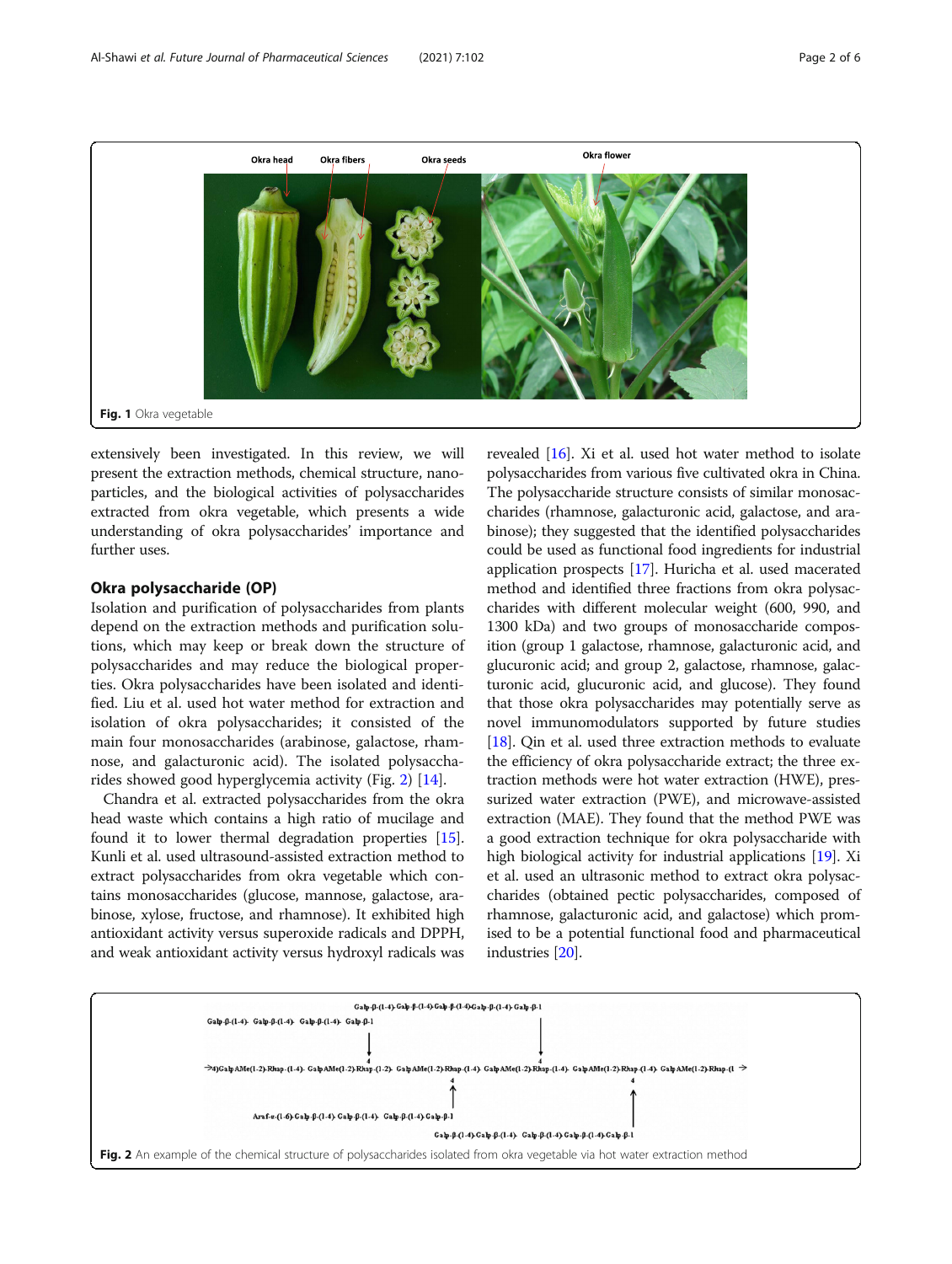Table 1 showed the type of extraction method and structure analysis of okra polysaccharides. Ultrasound extraction method of okra polysaccharides showed only two similar monosaccharides (galactose and rhamnose). These differences in monosaccharide types cause variations in the biological activities, therefore, needed extensive applications to compare and target the function of structure on the efficiency of okra polysaccharides.

#### Antioxidant and biological activities of OP

Natural antioxidant plays a role in our life because it can keep and protect the human health rather than an industrial antioxidant. Several studies showed the antioxidant activity of okra chemical components and related to the phenolic and flavonoid contents in okra seeds, flowers, and fruits [\[21](#page-4-0)–[24\]](#page-4-0). Gemede et al. found that okra pod mucilage is a good source as a natural antioxidant [[25](#page-4-0)]. Okra polysaccharides have been investigated for its antioxidant activity; Kunli et al. found that okra polysaccharides extracted by the ultrasound method exhibited significant in vitro antioxidant activity [[16\]](#page-4-0). Weijie et al. extracted polysaccharides from okra flowers using the hot water extraction method. The composition of isolated polysaccharides was [2)-α-D-Rhap-(1  $\rightarrow$  4)-α-D-GalpA-(1  $\rightarrow$  2,4)-α-D-Rhap-(1  $\rightarrow$  4)-α-D-GalpA-(1] with a branch of terminal T-α-D-Galp pointed at C4 of 1,2,4-α-D-Rhap), and it was found that it exhibited a significant antioxidant activity and could be used in nutritional food and material application [\[26](#page-4-0)].

There are several biological applications of okra polysaccharides. Wang et al. found that those okra polysaccharides extracted by the cold water extraction method exhibited antioxidant, α-amylase, and αglucosidase inhibitory activities in vitro [[27\]](#page-4-0). Li et al. found that the neutral saccharide side chains of the OP could induce different secondary conformation change of gelatin during complex coacervation [\[28](#page-4-0)]. Gao et al. used fractions of okra polysaccharides, as anti-fatigue and observed it may be the main antifatigue remedy among A. esculentus substances [\[29](#page-4-0)]. Wahyuningsih et al. found that crude okra polysaccharides could play a role in enhancing the immune response, including phagocytic activity, spleen index, splenocytes proliferation, and control immune responses through cytokine production [\[30](#page-4-0)]. Liu et al. found that polysaccharides isolated from okra named (rhamnogalacturonan) possess hypoglycemic activity and are responsible for the hypoglycemia function in OP [[31\]](#page-4-0). Fan et al. those okra polysaccharides possess therapeutic functions on metabolic diseases by the in-hibition of LXR and PPAR signaling [[32\]](#page-4-0). Deters et al. found that pectin-like polysaccharides reduced the proliferation significantly, but improved the cell viability [\[33](#page-4-0)]. Table [2](#page-3-0) summarized the historical research of OP.

#### Anticancer properties of OP

Anticancer properties of okra extracts have been little investigated [[35,](#page-4-0) [36](#page-4-0)]. Thus, the anticancer activity of polysaccharides isolated from okra has not yet been reported, and this point will enhance to explore the

Table 1 The differences between okra polysaccharide chemical compositions based on the type of extraction methods

| <b>Hot water</b>  | <b>Ultrasound</b> | <b>Ultrasonic</b> | Macerated<br>(Ref. 18) |                   |  |
|-------------------|-------------------|-------------------|------------------------|-------------------|--|
| (Ref. 14)         | (Ref. 16)         | (Ref. 20)         |                        |                   |  |
| Arabinose         | Glucose           | Galactose         | Glucose                | Galactose         |  |
| Galactose         | Mannose           | Galacturonic acid | Galactose              | Galacturonic acid |  |
| Galacturonic acid | Fructose          | Rhamnose          | Galacturonic acid      | Rhamnose          |  |
| Rhamnose          | Rhamnose          |                   | Rhamnose               | Glucuronic acid   |  |
|                   | Galactose         |                   | Glucuronic acid        |                   |  |
|                   | Arabinose         |                   |                        |                   |  |
|                   | Xylose            |                   |                        |                   |  |

\*Red color indicates the similar monosaccharides in the extraction methods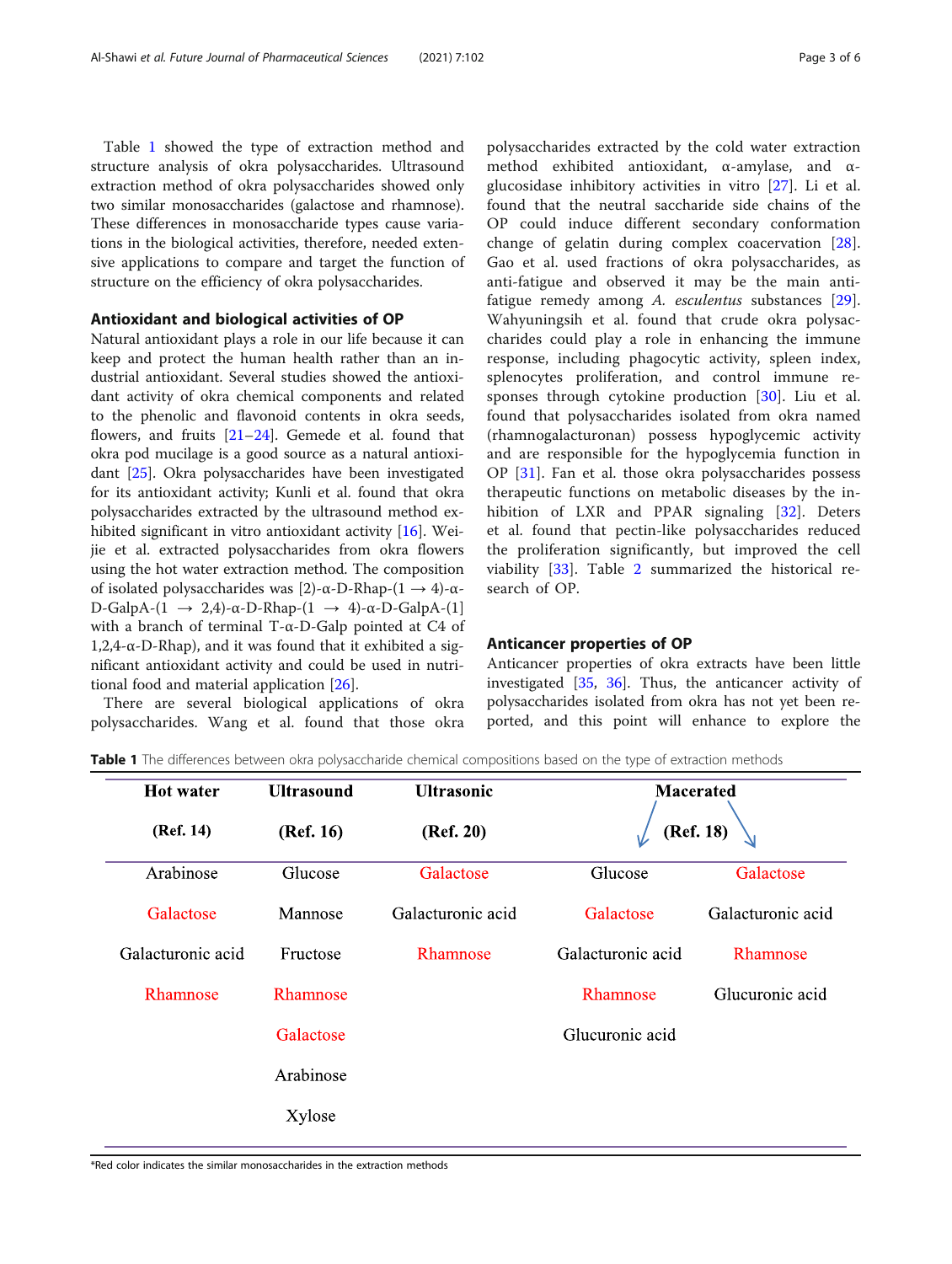<span id="page-3-0"></span>

|  |  |  | Table 2 The biological applications of OP |  |
|--|--|--|-------------------------------------------|--|
|  |  |  |                                           |  |

| No             | OP activity                                                                                                                                                   | Reference |
|----------------|---------------------------------------------------------------------------------------------------------------------------------------------------------------|-----------|
|                | Exhibited good DPPH radical-scavenging ability                                                                                                                | $[26]$    |
| 2              | Exhibited antioxidant, q-amylase, and q-glucosidase inhibitory activities in vitro                                                                            | $[27]$    |
| 3              | Induce different secondary conformation changes of gelatin during complex coacervation                                                                        | [28]      |
| $\overline{4}$ | Responsible for the hypoglycemic activity                                                                                                                     | $[31]$    |
| 5              | Anti-fatique                                                                                                                                                  | $[29]$    |
| 6              | Enhancing immune response including phagocytic activity, spleen index, splenocytes proliferation, and control immune<br>responses through cytokine production | $[30]$    |
| 7              | Synthesized ZnO nanofilms contains okra mucilage, showed high antibacterial activity against S. aureus than E. coli                                           | $[34]$    |
| 8              | Exhibited significant in vitro antioxidant activity                                                                                                           | $[16]$    |
| 9              | Possess therapeutic functions on metabolic diseases by the inhibition of LXR and PPAR signaling                                                               | $[32]$    |
| 10             | Reduced the proliferation significantly but improved the cell viability                                                                                       | $[33]$    |

anticancer properties of okra polysaccharides using different extraction methods.

#### Acknowledgements

This review is supported by the Chemistry Department, College of Education for Pure Sciences, University of Basrah, Basrah, Iraq.

#### Nanoparticles of OP

Gold nanoparticles of aqueous extract of okra have been synthesized and exhibited antibacterial activity against Bacillus subtilis, Bacillus cereus, E. coli, Micrococcus luteus, and P. aeruginosa and act as an effective antifungal agent [\[37](#page-4-0), [38\]](#page-4-0). Silver nanoparticles of the okra aqueous extract have been synthesized by Jassim et al. and showed different antibacterial and enzyme activities [\[39\]](#page-4-0). Hamid et al. synthesized ZnO nanostructure film that contains okra mucilage that showed high antibacterial activity against S. aureus than E. coli [\[34](#page-4-0)]. Agi et al. used cost-effective and easier method to synthesize cellulose nanoparticles from okra mucilage using an ultrasonic method [\[40\]](#page-5-0). Bhavani et al. used okra extract to synthesize  $ZnAl<sub>2</sub>O<sub>4</sub>$  nano-catalysts and found that microwave method is better than conventional heating in conversion of alcohol to carbonyl group [\[41\]](#page-5-0). Thus, further investigation of gold or silver or other metal nanoparticles of okra polysaccharides is of importance in discovering new biological functions and mechanism of actions.

#### Conclusion

Okra is an important vegetable for human health because of its functional bioactive compounds as antioxidant. A polysaccharide of okra had some biological functions such as anti-fatigue, hypoglycemia, and phagocytic activities. Therefore, needed extensive studies of the biological research to identify the anticancer and antimicrobial properties of okra polysaccharide and nanoparticles forms to target the main purposes of polysaccharide uses, and develop its functions in the medical applications.

#### Abbreviations

PI3K: Phosphoinositide 3-kinase; AKT: Protein kinase B; GSK3β: Glycogen synthase kinase 3 beta; Nrf2: Nuclear factor erythroid 2-related factor 2; LXR: Liver X receptor; PPAR: Peroxisome proliferator-activated receptors; DPPH: 2,2-diphenyl-1-picrylhydrazyl

#### Authors' contributions

AA is the main contributor in designing and writing the review article. MH searched for nanoparticles of OP researches. KH searched for the related researches of OP. HT selected the subject of review article. All authors have read and approved the manuscript.

#### Funding

Performed by authors

#### Availability of data and materials

Data and material are available upon request.

#### **Declarations**

#### Ethics approval and consent to participate Not applicable

Consent for publication

Not applicable

#### Competing interests

The authors declare that they have no competing interests.

#### Author details

<sup>1</sup>Chemistry Department, College of Education for Pure Sciences, University of Basrah, Basrah, Iraq. <sup>2</sup> Ministry of Education, General Directorate of Education in Basrah, Basrah, Iraq. <sup>3</sup>Chemistry Department, College of Education/Qurnah, University of Basrah, Basrah, Iraq.

#### Received: 23 September 2020 Accepted: 16 April 2021 Published online: 20 May 2021

#### References

- 1. Alessandra D, Massimo L, Ettore N, Eliana B, Patricia D, Antonello S (2019) Abelmoschus esculentus (L.): bioactive components' beneficial properties focused on antidiabetic role for sustainable health applications. Molecules 24:38. <https://doi.org/10.3390/molecules24010038>
- 2. Ali AA, Mustafa F, Nashwan A, Kawkab A (2020) Investigations of phytoconstituents, antioxidant and anti-liver cancer activities of Saueda monoica Forssk extracted by microwave-assisted extraction. Asian Pasific J Cancer Prevention 21(8):2349–2355 doi: 10.3‑1557/APJCP.2020.21.8.2349
- 3. Dias S (2012) Nutritional quality and health benefits of vegetables: a review. Food Nutr Sci 03(10):1354–1374. <https://doi.org/10.4236/fns.2012.310179>
- 4. Ariel R. Vicente, George A. Manganaris, Gabriel O. Sozzi, Carlos H. Crisosto. Nutritional Quality of Fruits and Vegetables. Postharvest handling: a systems approach, Second Edition, 2009. Elsevier Inc, ISBN: 978-0-12-374112-7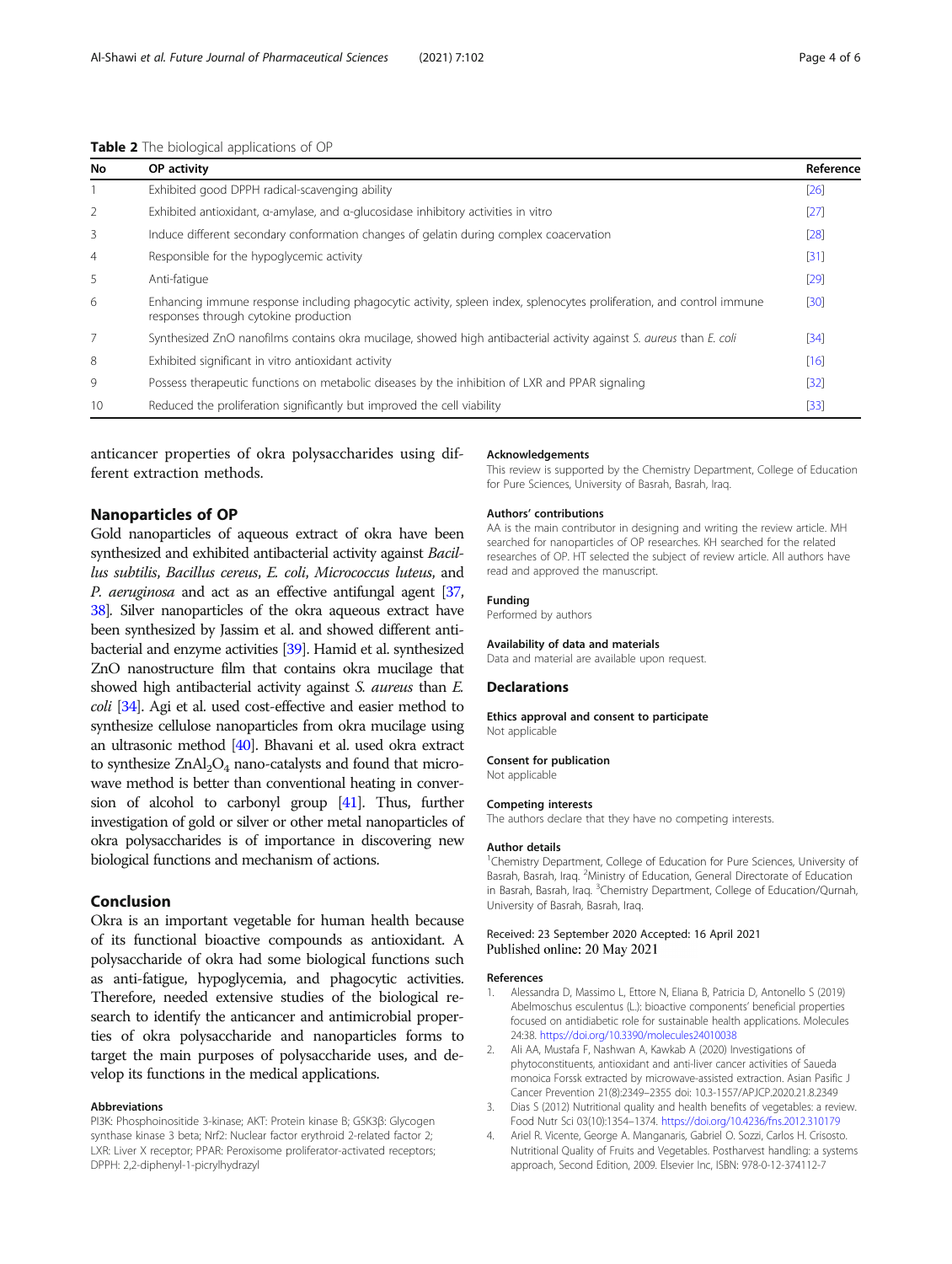- <span id="page-4-0"></span>5. Mishra GP, Singh B, Seth T, Singh AK, Halder J, Krishnan N, Tiwari SK, Singh PM (2017) Biotechnological advancements and begomovirus management in okra (Abelmoschus esculentus L.): status and perspectives. Front. Plant Sci 8:360. <https://doi.org/10.3389/fpls.2017.0036>
- 6. Islam MT (2018) Phytochemical information and pharmacological activities of okra (Abelmoschus esculentus): a literature-based review. Phytother Res 2018:1–9. <https://doi.org/10.1002/ptr.6212>
- Rakesh K, Vishal P (2016) Phytochemical, nutritional and pharmacological evidences for Abelmoschus esculentus (L.). J Phytopharmacology 5(6):238– 241 Online at: [www.phytopharmajournal.com](http://www.phytopharmajournal.com)
- 8. Priya S, Varun C, Brahm K, Shubhendra S, Sobita S, Bilalc S, Abidia AB (2014) An overview on okra (Abelmoschus esculentus) and it's importance as a nutritive vegetable in the world. Int J Pharm Biol Sci 2(4):227–233 Available Online through [www.ijpbs.com](http://www.ijpbs.com) (or) [www.ijpbsonline.com](http://www.ijpbsonline.com)
- Konstantinos A, Dimitrios K, Evan D (2009) Flocculation behavior of mallow and okra mucilage in treating wastewater. Desalination 249(2):786–791. <https://doi.org/10.1016/j.desal.2008.09.013>
- 10. Monika A, Rajani S, Anuradha M (2001) Study on flocculation efficiency of okra gum in sewage waste water. Macromol Mater Eng 286(9):560–563. [https://doi.org/10.1002/1439-2054\(20010901\)286](https://doi.org/10.1002/1439-2054(20010901)286)
- 11. Araújo A, Galvão A, Filho C, Mendes F, Oliveira M. Barbosa F, Filho M, Bastos M (2018). Okra mucilage and corn starch bio-based film to be applied in food. Polymer Testing. 71: 352 361. doi:[https://doi.org/10.1016/j.](https://doi.org/10.1016/j.polymertesting.2018.09.010) [polymertesting.2018.09.010.](https://doi.org/10.1016/j.polymertesting.2018.09.010)
- 12. De-Rosa I, Kenny J, Puglia D, Santulli C, Sarasini F (2010) Morphological, thermal and mechanical characterization of okra (Abelmoschus esculentus) fibres as potential reinforcement in polymer composites. Composites Sci Technol 70(1):116–122. <https://doi.org/10.1016/j.compscitech.2009.09.013>
- 13. Fangbo X, Yu Z, Mengqiu L, Qi C, Yonghong L, Xinmin L, Ruile P (2015) Antioxidant and anti-fatigue constituents of okra. Nutrients 7:8846–8858. <https://doi.org/10.3390/nu7105435>
- 14. Liu J, Zhao Y, Wu Q, John A, Jiang Y, Yang J, Liu H, Yang B (2017) Structure characterization of polysaccharides in vegetable "okra" and evaluation of hypoglycemic activity. Food Chem. <https://doi.org/10.1016/j.foodchem.2017.09.051>
- 15. Chandra C, Harini K, Aafrin B, Lalitha U, Maria P, Babuskin S, Karthikeyan S, Sukumar M (2018) Extraction and characterization of polysaccharides from tamarind seeds, rice mill residue, okra waste and sugarcane bagasse for its bio-thermoplastic properties. Carbohydrate Polymers. [https://doi.org/10.101](https://doi.org/10.1016/j.carbpol.2018.01.057) [6/j.carbpol.2018.01.057](https://doi.org/10.1016/j.carbpol.2018.01.057)
- 16. Kunli W, Mo L, Xin W, Xiaosong C, Zhengyu H, Yuanying N (2017) Optimization of ultrasound-assisted extraction of okra (Abelmoschus esculentus (L.) Moench) polysaccharides based on response surface methodology and antioxidant activity. Biomac. [https://doi.org/10.1016/j.](https://doi.org/10.1016/j.ijbiomac.2018.03.145) [ijbiomac.2018.03.145](https://doi.org/10.1016/j.ijbiomac.2018.03.145)
- 17. Xi R, Hong Y, Gang D, Shang L, Rui H, Hua Y, Li Z, Qing Z, Hong C, Ding T, Wen Q (2019) Structural characteristics, rheological properties, and biological activities of polysaccharides from different cultivars of okra (Abelmoschus esculentus) collected in China. Int. J Biol Macromol 139:459– 467. <https://doi.org/10.1016/j.ijbiomac.2019.08.016>
- 18. Huricha C, Hanwei J, Ying C, Kailian X, Xiaoxiao J, Qiaoyun S, Shiyu G, Manchuriga W, Li D, Fengyang W (2016) In vitro and in vivo immunomodulatory activity of okra (Abelmoschus esculentus L.) polysaccharides. J Med Food 19(3):253–265. <https://doi.org/10.1089/jmf.2015.3513>
- 19. Qin Y, Shang L, Yuan F, Xi R, Wen L, Yan S, Qiao H, Li Z, Qing Z, De R, Wen Q, Ding T (2019) Effects of extraction methods on the physicochemical characteristics and biological activities of polysaccharides from okra (Abelmoschus esculentus). Int J Biol Macromol 127:178–186. [https://doi.](https://doi.org/10.1016/j.ijbiomac.2019.01.042) [org/10.1016/j.ijbiomac.2019.01.042](https://doi.org/10.1016/j.ijbiomac.2019.01.042)
- 20. Xi R, Yuan F, Ding T, Ting H, Qin J, Li Z, Qing Z, De-Rong L, Hong C, Wen Q (2020) Ultrasonic-assisted extraction, structural characterization, chain conformation, and biological activities of a pectic-polysaccharide from okra (Abelmoschusesculentus). Molecules 25(5):1155. [https://doi.org/10.3390/](https://doi.org/10.3390/molecules25051155) [molecules25051155](https://doi.org/10.3390/molecules25051155)
- 21. Xia F, Li C, Zhao N, Li H, Chang Q, Liu X, Liao Y, Pan R (2018) Rapid determination of active compounds and antioxidant activity of okra seeds using Fourier transform near infrared (FT-NIR) spectroscopy. Molecules 23(3): 550. <https://doi.org/10.3390/molecules23030550>
- 22. Jingjing L, Juan Z, Min W (2016) Extraction of flavonoids from the flowers of Abelmoschus manihot (L.) medic by modified supercritical  $CO<sub>2</sub>$  extraction and determination of antioxidant and anti-adipogenic activity. Molecules 21(7):810. <https://doi.org/10.3390/molecules21070810>
- 23. Petropoulos S, Fernandes A, Barros L, Ferreira I (2017) Chemical composition, nutritional value and antioxidant properties of Mediterranean okra genotypes in relation to harvest stage. Food Chem. [https://doi.org/10.1](https://doi.org/10.1016/j.foodchem.2017.09.082) [016/j.foodchem.2017.09.082](https://doi.org/10.1016/j.foodchem.2017.09.082)
- 24. Dan D, Xu L, Ya L, Mo T, Qiao H, Jie Z, Shang L, Li Z, Qing Z, Wen Q, Ding T (2019) Physicochemical properties, phenolic profiles, antioxidant capacities, and inhibitory effects on digestive enzymes of okra (Abelmoschus esculentus) fruit at different maturation stages. J Food Sci Technol 56(3): 1275–1286. <https://doi.org/10.1007/s13197-019-03592-1>
- 25. Gemede HF, Haki GD, Beyene F, Rakshit SK, Woldegiorgis AZ (2018) Indigenous Ethiopian okra (Abelmoschus esculentus) mucilage: a novel ingredient with functional and antioxidant properties. Food Sci Nutr 6:563– 571. <https://doi.org/10.1002/fsn3.596>
- 26. Weijie Z, Qingfang X, Jie Z, Guanghua M, Weiwei F, Yao C, Qian L, Xiangyang W, Liuqing Y, Ting Z (2020) Purification, structural elucidation and physicochemical properties of a polysaccharide from Abelmoschus esculentus L (okra) flowers. Int J Biol Macromol 155:740–750. [https://doi.](https://doi.org/10.1016/j.ijbiomac.2020.03.235) [org/10.1016/j.ijbiomac.2020.03.235](https://doi.org/10.1016/j.ijbiomac.2020.03.235)
- 27. Wang C, Yu YB, Chen TT, Wang ZW, Yan JK (2020) Innovative preparation, physicochemical characteristics and functional properties of bioactive polysaccharides from fresh okra (Abelmoschus esculentus (L.) Moench). Food Chem 320:126647. <https://doi.org/10.1016/j.foodchem.2020.126647>
- 28. Li J, Yang X, Li X, Zhang Z, Wei Z, Xing Z, Deng S, Duan F (2020) Okra polysaccharides/gelatin complex coacervate as pH-responsive and intestinetargeting delivery protects isoquercitin bioactivity. Int J Biol Macromol 159: 487–496. <https://doi.org/10.1016/j.ijbiomac.2020.05.067>
- 29. Gao H, Zhang W, Wang B, Hui A, Du B, Wang T, Meng L, Bian H, Wu Z (2018) Purification, characterization and anti-fatigue activity of polysaccharide fractions from okra (Abelmoschus esculentus (L.) Moench). Food Funct 9(2):1088–1101. <https://doi.org/10.1039/c7fo01821e>
- 30. Wahyuningsih SPA, Pramudya M, Putri IP, Winarni D, Savira NII, Darmanto W (2018) Crude polysaccharides from okra pods (Abelmoschus esculentus) grown in Indonesia enhance the immune response due to bacterial infection. Adv Pharmacol Sci 2018:8505383. [https://doi.org/10.1155/2018/](https://doi.org/10.1155/2018/8505383) [8505383](https://doi.org/10.1155/2018/8505383)
- 31. Liu J, Zhao Y, Wu Q, John A, Jiang Y, Yang J, Liu H, Yang B (2018) Structure characterization of polysaccharides in vegetable "okra" and evaluation of hypoglycemic activity. Food Chem 242:211–216. [https://doi.org/10.1016/j.](https://doi.org/10.1016/j.foodchem.2017.09.051) [foodchem.2017.09.051](https://doi.org/10.1016/j.foodchem.2017.09.051)
- 32. Fan S, Guo L, Zhang Y, Sun Q, Yang B, Huang C (2013) Okra polysaccharide improves metabolic disorders in high-fat diet-induced obese C57BL/6 mice. Mol Nutr Food Res 57(11):2075–2078. [https://doi.org/10.1002/mnfr.2013](https://doi.org/10.1002/mnfr.201300054) [00054](https://doi.org/10.1002/mnfr.201300054)
- 33. Deters AM, Lengsfeld C, Hensel A (2005) Oligo- and polysaccharides exhibit a structure-dependent bioactivity on human keratinocytes in vitro. J Ethnopharmacol 102(3):391–399. <https://doi.org/10.1016/j.jep.2005.06.038>
- 34. Hamid M, Abolfazl K, Ali M (2018) Nanocomposite films based on CMC, okra mucilage and ZnO nanoparticles: physico mechanical and antibacterial properties. Carbohydrate Polymers 181:351–357. [https://doi.org/10.1016/j.ca](https://doi.org/10.1016/j.carbpol.2017.10.045) [rbpol.2017.10.045](https://doi.org/10.1016/j.carbpol.2017.10.045)
- 35. Chaemsawang W, Prasongchean W, Papadopoulos KI, Ritthidej G, Sukrong S, Wattanaarsakit P (2019, 2019) The effect of okra (Abelmoschus esculentus (L.) Moench) seed extract on human cancer cell lines delivered in its native form and loaded in polymeric micelles. Int J Biomater:9404383. [https://doi.](https://doi.org/10.1155/2019/9404383) [org/10.1155/2019/9404383](https://doi.org/10.1155/2019/9404383)
- 36. Monte LG, Santi-Gadelha T, Reis LB, Braganhol E, Prietsch RF, Dellagostin OA, RR EL, Gadelha CA, Conceição FR, Pinto LS (2014) Lectin of Abelmoschus esculentus (okra) promotes selective antitumor effects in human breast cancer cells. Biotechnol Lett 36(3):461–469. [https://doi.org/10.1007/s10529-](https://doi.org/10.1007/s10529-013-1382-4) [013-1382-4](https://doi.org/10.1007/s10529-013-1382-4)
- 37. Masud R, Biplab B, Dibyendu M, Dipanwita M, Dipak R, Sandeep K, Sourav C, Somenath R, Joy S, Krishnendu A, Mukut C, Dipankar C (2014) Anticancer (in vitro) and antimicrobial effect of gold nanoparticles synthesized using Abelmoschus esculentus (L.) pulp extract via a green route. RSC Adv 4: 37838. <https://doi.org/10.1039/c4ra07285e>
- 38. Jayaselan C, Rajendiran R, Rahuman A, Pachiappan P (2013) Green synthesis of gold nanoparticles using seed aqueous extract of Abelmoschus esculentus and its antifungal activity. Industrial Crops Products 45:423–429. <https://doi.org/10.1016/j.indcrop.2012.12.019>
- 39. Jassim M, Farhan A, Rasha D (2016) Green synthesis of silver nanoparticles using seed aqueous extract of Abelmoschus esculentus and study of their